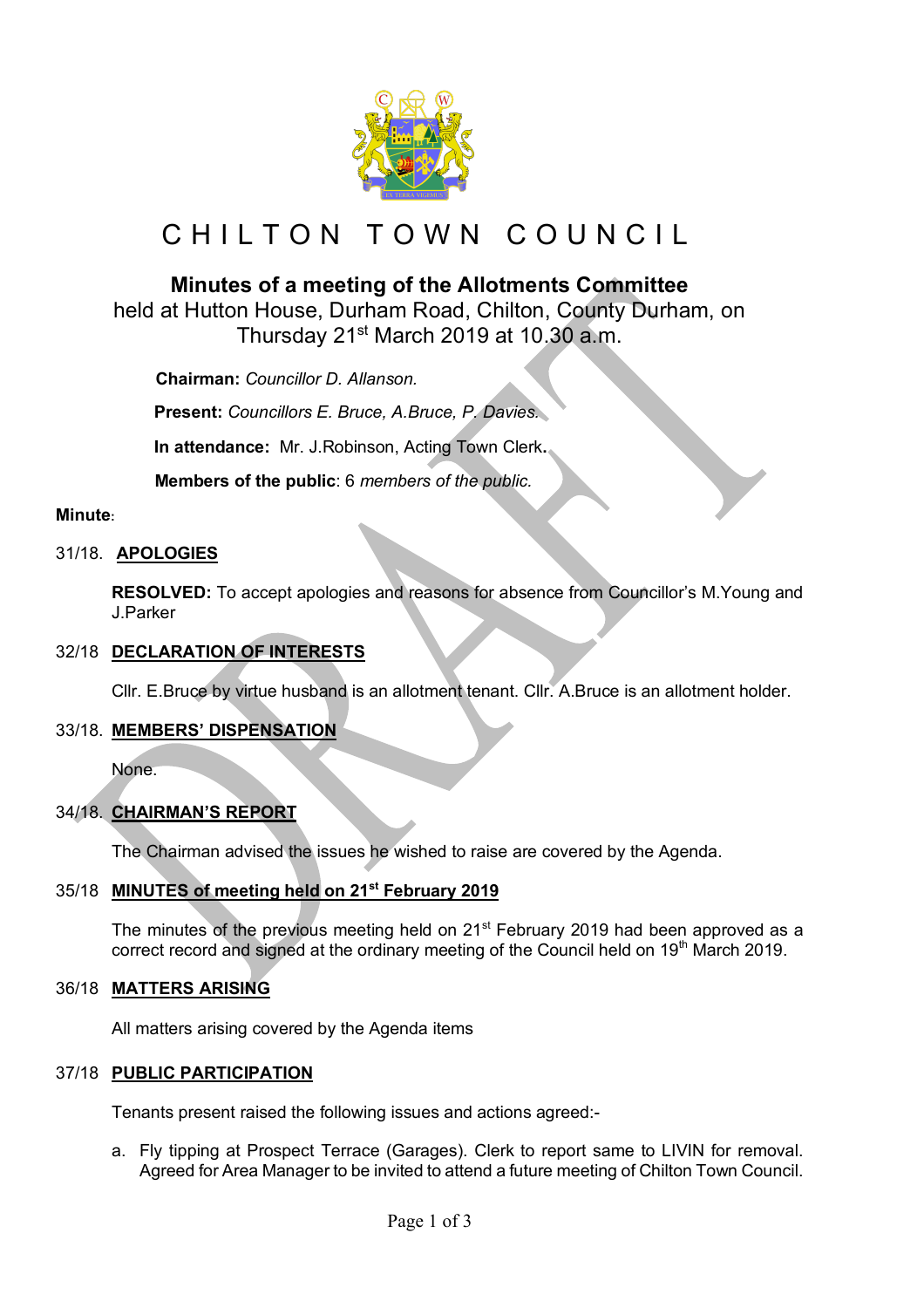- b. Dog fouling on all allotment sites. Agreed to erect signs on all sites advising only dogs of the allotment holders allowed on site and only off lead on owners own allotment.
- c. Request from tenants to approach LIVIN to install a gate across road leading to Prospect Terrace garages, to be referred to Full Town Council
- d. Tenants expressed concern at allocating an allotment for use by Windlestone Hall School and also general issues with children from this school. Agreed Clerk set up a meeting with headteacher for Committee Chairman and Cllr. P.Davies to meet and discuss issues raised
- e. Concerns were expressed by residents in regard to allotments, 110, perimeter fencing on 107, Clerk to ask SE Landscaping to clear 110 and obtain a price for replacing the fencing on 107.

# 38/18 **WAITING LIST**

Members approved the allocation of the following vacant allotments, LD allocated Plot 24 Hambleton Way Taylor to be added as helper to 158 West Chilton JC/GC to be joint tenants of 132, West Chilton Terrace SB/JB become joint tenants of 121 West Chilton Terrace GM to surrender tenancy and tenancy agreed for AH for plots 90 and 91 KH be allocated Plot 79 Prospect Terrace

The Chairman advised this left the following site vacancies

Hambleton Way no vacancies Prospect Terrace 2 vacancies West Chilton Terrace 4 vacancies

#### 39/18 **WATER USAGE**

Recording of water usage has taken place on a weekly basis in March to obtain a baseline figure and then to return to a monthly reading. Prospect Terrace has risen 157, Hambleton Way 6.

#### 40/18. **INSPECTION**

Cllr. Allanson and Davies advised they had inspected a number of allotments and improvement notices served. If improvement notice is not complied with a report will go to Full Town Council with a recommendation to proceed to eviction. The annual inspection of all allotments is to take place in May and all tenants have been advised of same.

**RECOMMENDED:** To endorse and accept actions taken.

#### 41/18 **BOUNDARIES**

Cllr. P.Davies presented a report on Hambleton Way fencing and agreed to table for Council. Cllr. D.Allanson tabled a report from SE Landscaping on required fencing on all allotments.

**RECOMMENDED**: Clerk to combine both reports and obtain further quotes for April meeting

## 42/18 **MAINTENANCE:**

Covered by previous agenda items.